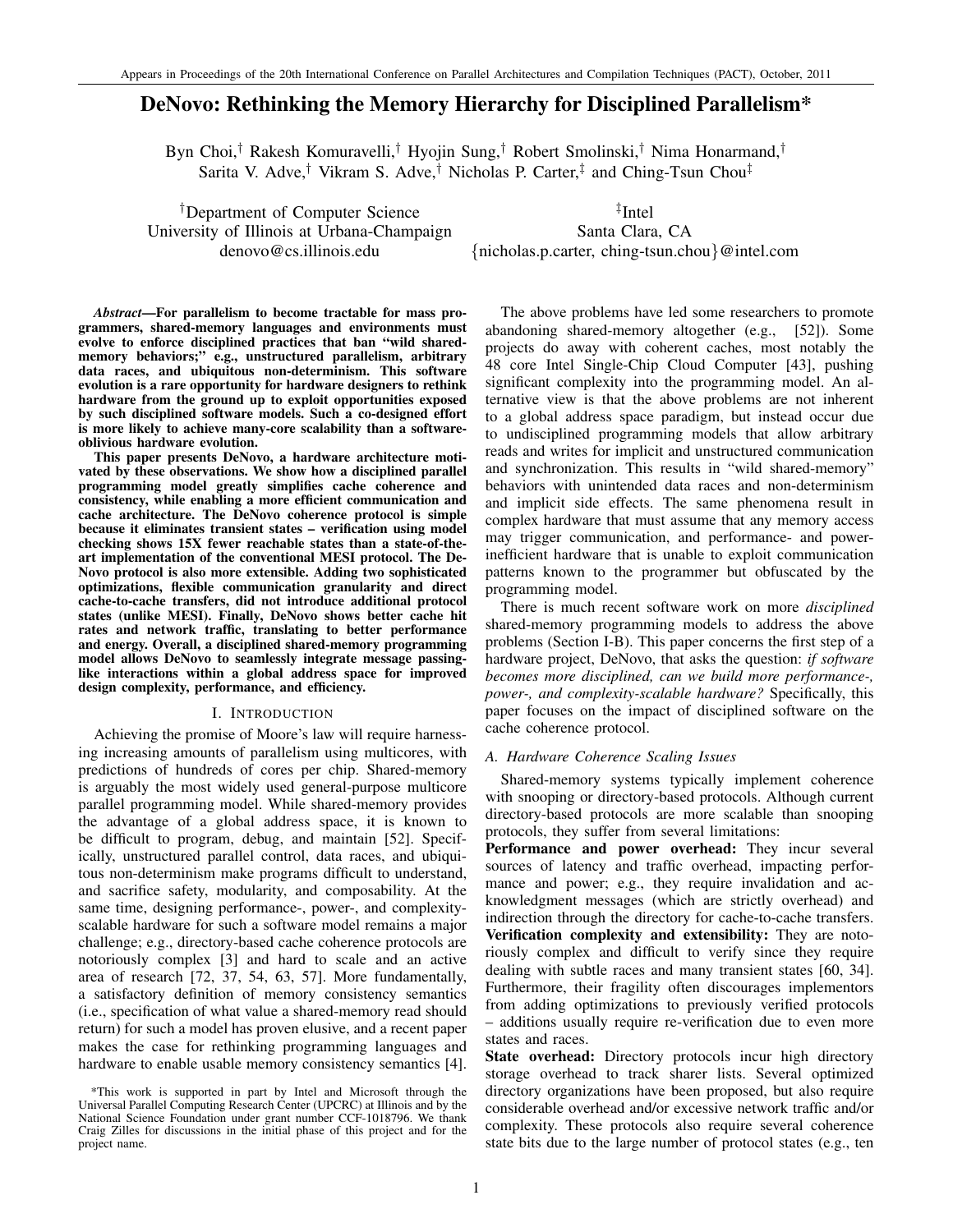bits in [63]). This state overhead is amortized by tracking coherence at the granularity of cache lines. This can result in performance/power anomalies and inefficiencies when the granularity of sharing is different from a contiguous cache line (e.g., false sharing).

Researchers continue to propose new hardware directory organizations and protocol optimizations to address one or more of the above limitations [72, 37, 54, 50, 1, 62, 67]; however, all of these approaches incur one or more of complexity, performance, power, or storage overhead. Recently, Kaxiras and Keramidas [45] exploited the data-race-free property of current memory consistency models to address the performance and power costs of the directory-based MESI protocol. DeNovo is a hardware-software co-designed approach that exploits emerging disciplined software properties in addition to data-race-freedom to target all the above mentioned limitations of directory protocols for large core counts.

## *B. Software Scope*

There has been much recent research on disciplined shared-memory programming models with explicit and structured communication and synchronization for both deterministic and non-deterministic algorithms [7]; e.g., Ct [33], CnC [22], Cilk++ [18], Galois [49], SharC [10], Kendo [61], Prometheus [9], Grace [14], Axum [35], and Deterministic Parallel Java (DPJ) [21, 20].

Although the targeted disciplined programming models are still under active research, many of them guarantee determinism. We focus this paper on deterministic codes for three reasons. (1) There is a growing view that deterministic algorithms will be common, at least for client-side computing [7]. (2) Focusing on these codes allows us to investigate the "best case;" i.e., the potential gain from exploiting strong discipline. (3) These investigations will form a basis on which we develop the extensions needed for other classes of codes in the future; in particular, disciplined non-determinism, legacy software, and programming models using "wild shared-memory." Synchronization mechanisms involve races and are used in all classes of codes; here, we assume special techniques to implement them (e.g., hardware barriers, queue based locks, etc.) and postpone their detailed handling to future work. We also postpone OS redesign work, and hope to leverage recent work on "disciplined" OS; e.g., [13, 42] and [25].

We use Deterministic Parallel Java (DPJ) [21] as an exemplar of the emerging class of deterministic-by-default languages (Section II), and use it to explore how hardware can take advantage of strong disciplined programming features. Specifically, we use three features of DPJ that are also common to several other projects: (1) structured parallel control; (2) data-race-freedom, and guaranteed deterministic semantics unless the programmer explicitly requests non-determinism (called determinism-by-default); and (3) explicit specification of the side effects of parallel sections; e.g., which (possibly non-contiguous) regions of shared-memory will be read or written in a parallel section.

Most of the disciplined models projects cited above also enforce a requirement of structured parallel control (e.g., a nested fork join model, pipelining, etc.), which is much easier to reason about than arbitrary (unstructured) thread synchronization. Most of these, including all but one of the commercial systems, guarantee the absence of data races for programs that type-check. Coupled with structured parallel control, the data-race-freedom property guarantees determinism for several of these systems. We also note that data races are prohibited (although not checked) by existing popular languages as well; the emerging C++ and C memory models do not provide *any* semantics with any data race (benign or otherwise) and Java provides extremely complex and weak semantics for data races only for the purposes of ensuring safety. The information about side effects of concurrent tasks is also available in other disciplined languages, but in widely varying (and sometimes indirect) ways. Once we understand the types of information that is most valuable, our future work includes exploring how the information can be extracted from programs in other languages.

## *C. Contributions*

DeNovo starts from language-level annotations designed for concurrency safety, and shows that they can be efficiently represented and used in hardware for better complexity and scalability. Two key insights underlie our design. First, structured parallel control and knowing which memory regions will be read or written enable a cache to take responsibility for invalidating its own stale data. Such self-invalidations remove the need for a hardware directory to track sharer lists and to send invalidations and acknowledgements on writes. Second, data-race-freedom eliminates concurrent conflicting accesses and corresponding transient states in coherence protocols, eliminating a major source of complexity. Our specific results are as follows, applied to a range of array and complex pointer-based applications.

Simplicity: To provide quantitative evidence of the simplicity of the DeNovo protocol, we compared it with a conventional MESI protocol by implementing both in the Murphi model checking tool [29]. For MESI, we used the implementation in the Wisconsin GEMS simulation suite [56] as an example of a (publicly available) state-of-the-art, mature implementation. We found several bugs in MESI that involved subtle data races and took several days to debug and fix. The debugged MESI showed 15X more reachable states compared to DeNovo, with a verification time difference of 173 seconds vs 8.66 seconds. Extensibility: To demonstrate the extensibility of the DeNovo protocol, we implemented two optimizations: (1) Direct cache-to-cache transfer: Data in a remote cache may directly be sent to another cache without indirection to the shared lower level cache (or directory). (2) Flexible communication granularity: Instead of always sending a fixed cache line in response to a demand read, we send a programmer directed set of data associated with the region information of the demand read. Neither optimization required adding any new protocol states to DeNovo; since there are no sharer lists, valid data can be freely transferred from one cache to another.

Storage overhead: Our protocol incurs no storage overhead for directory information. On the other hand, we need to maintain information about regions and coherence state bits at the granularity at which we guarantee data-race freedom, which can be less than a cache line. For low core counts, this overhead is higher than with conventional directory schemes, but it pays off after a few tens of cores and is scalable (constant per cache line). A positive side effect is that it is easy to eliminate the requirement of inclusivity in a shared last level cache (since we no longer track sharer lists). Thus,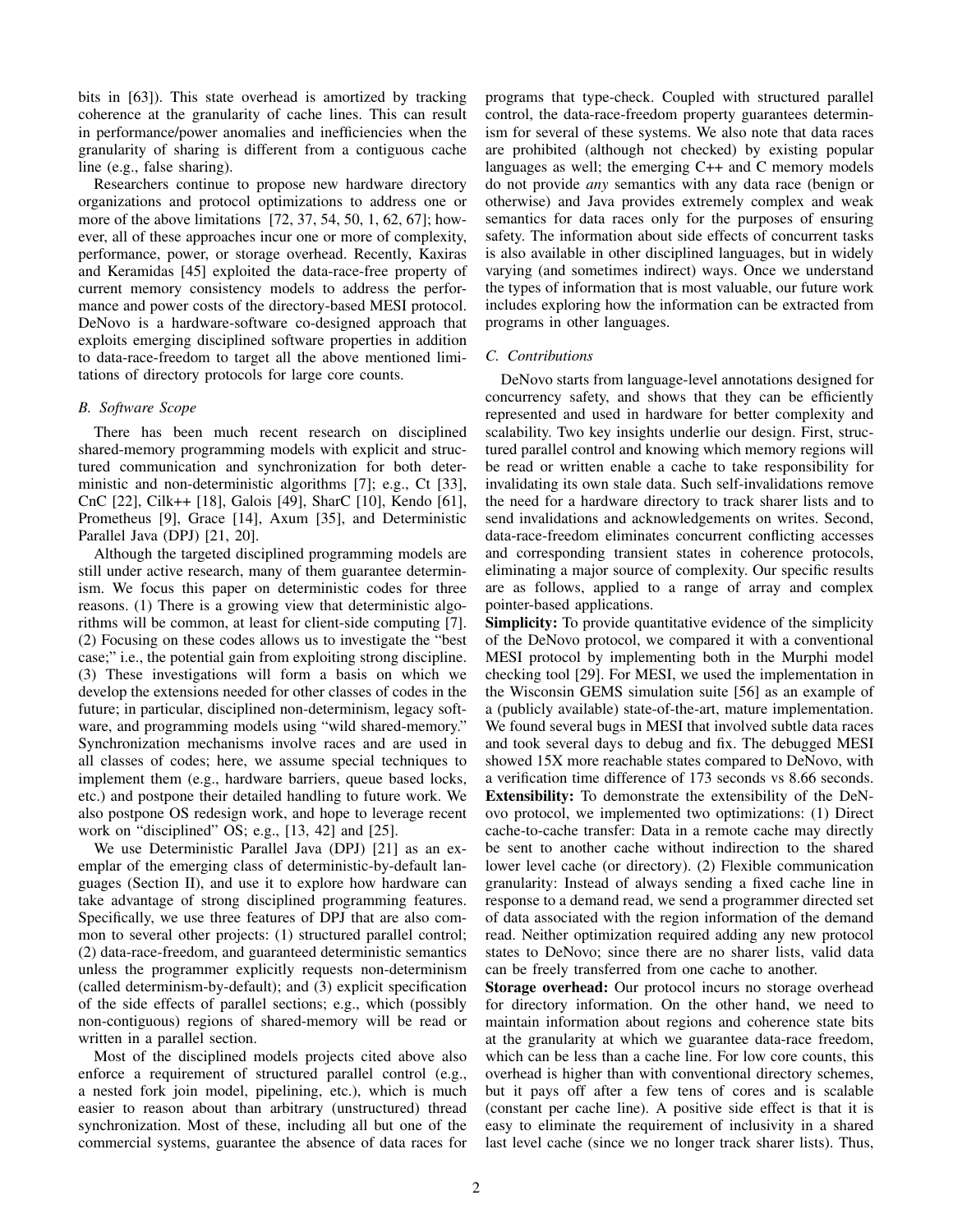DeNovo allows more effective use of shared cache space.

Performance and power: In our evaluations, the base De-Novo protocol showed about the same or better memory behavior than the MESI protocol. With the optimizations described, DeNovo saw a reduction in memory stall time of up to 81% compared to MESI. In most cases, these stall time reductions came from commensurate reductions in miss rate and were accompanied with significant reductions in network traffic, thereby benefiting not only execution time but also power.

## II. BACKGROUND: DETERMINISTIC PARALLEL JAVA

DPJ is an extension to Java that enforces *deterministic-bydefault* semantics via compile-time type checking [21, 20]. DPJ provides a new type and effect system for expressing important patterns of deterministic and non-deterministic parallelism in imperative, object-oriented programs. Nondeterministic behavior can only be obtained via certain explicit constructs. For a program that does not use such constructs, DPJ guarantees that if the program is well-typed, any two parallel tasks are *non-interfering*, i.e., do not have conflicting accesses.

DPJ's parallel tasks are iterations of an explicitly parallel foreach loop or statements within a cobegin block; they synchronize through an implicit barrier at the end of the loop or block. Parallel control flow thus follows a scoped, nested, fork-join structure, which simplifies the use of explicit coherence actions in DeNovo at fork/join points. This structure defines a natural ordering of the tasks, as well as an obvious definition (omitted here) of when two tasks are "concurrent". It implies an obvious sequential equivalent of the parallel program (for replaces foreach and cobegin is simply ignored). DPJ guarantees that the result of a parallel execution is the same as the sequential equivalent.

In a DPJ program, the programmer assigns every object field or array element to a named "*region*" and annotates every method with read or write "*effects*" summarizing the regions read or written by that method. The compiler checks that (i) all program operations are type safe in the region type system; (ii) a method's effect summaries are a superset of the actual effects in the method body; and (iii) that no two parallel statements interfere. The effect summaries on method interfaces allow all these checks to be performed without interprocedural analysis.

For DeNovo, the effect information tells the hardware what fields will be read or written in each parallel "phase" (foreach or cobegin). This enables efficient softwarecontrolled coherence mechanisms and powerful communication management, discussed in the following sections.

DPJ has been evaluated on a wide range of deterministic parallel programs. The results show that DPJ can express a wide range of realistic parallel algorithms, and that well-tuned DPJ programs exhibit good performance [21].

## III. DENOVO COHERENCE AND CONSISTENCY

A shared-memory design must first and foremost ensure that a read returns the correct value, where the definition of "correct" comes from the memory consistency model. Modern systems divide this responsibility between two parts: (i) cache coherence, and (ii) various memory ordering constraints. These are arguably among the most complex and hard to scale aspects of shared-memory hierarchy design. Disciplined models enable mechanisms that are potentially simpler and more efficient to achieve this function.

The deterministic parts of our software have semantics corresponding to those of the equivalent sequential program. A read should therefore simply return the value of the last write to the same location that is before it in the deterministic sequential program order. This write either comes from the reader's own task (if such a write exists) or from a task preceding the reader's task, since there can be no conflicting accesses concurrent with the reader (two accesses are concurrent if they are from concurrent tasks). In contrast, conventional (software-oblivious) cache coherence protocols assume that writes and reads to the same location can happen concurrently, resulting in significant complexity and inefficiency.

To describe the DeNovo protocol, we first assume that the coherence granularity and address/communication granularity are the same. That is, the data size for which coherence state is maintained is the same as the data size corresponding to an address tag in the cache and the size communicated on a demand miss. This is typically the case for MESI protocols, where the cache line size (e.g., 64 bytes) serves as the address, communication, and coherence granularity. For DeNovo, the coherence granularity is dictated by the granularity at which data-race-freedom is ensured – a word for our applications. Thus, this assumption constrains the cache line size. We henceforth refer to this as the word based version of our protocol. We relax this assumption in Section III-B, where we decouple the address/communication and coherence granularities and also enable sub-word coherence granularity.

Without loss of generality, throughout we assume private and writeback L1 caches, a shared last-level on-chip L2 cache inclusive of only the modified lines in any L1, a single (multicore) processor chip system, and no task migration. The ideas here extend in an obvious way to deeper hierarchies with multiple private and/or cluster caches and multichip multiprocessors, and task migration can be accommodated with appropriate self-invalidations before migration. Below, we use the term *phase* to refer to the execution of all tasks created by a single parallel construct (foreach or cobegin).

## *A. DeNovo with Equal Address/Communication and Coherence Granularity*

DeNovo eliminates the drawbacks of conventional directory protocols as follows.

No directory storage or write invalidation overhead: In conventional directory protocols, a write acquires ownership of a line by invalidating all other copies, to ensure later reads get the updated value. The directory achieves this by tracking all current sharers and invalidating them on a write, incurring significant storage and invalidation traffic overhead. In particular, straightforward bit vector implementations of sharer lists are not scalable. Several techniques have been proposed to reduce this overhead, but typically pay a price in significant increase in complexity and/or incurring unnecessary invalidations when the directory overflows. DeNovo eliminates these overheads by removing the need for ownership on a write. Data-race-freedom ensures there is no other writer or reader for that line in this parallel phase. DeNovo need only ensure that (i) outdated cache copies are invalidated before the next phase, and (ii) readers in later phases know where to get the new data.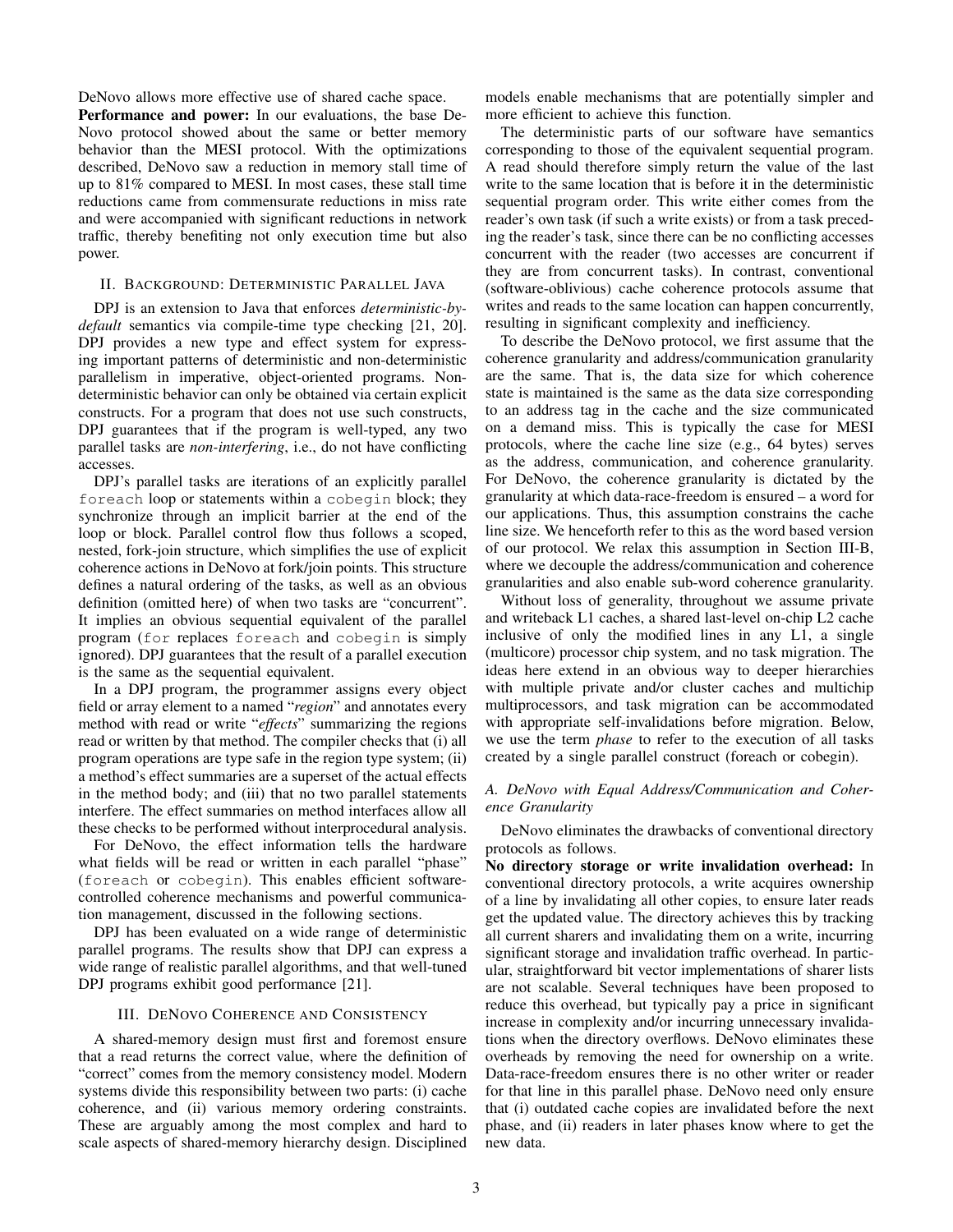For (i), each cache simply uses the known write effects of the current phase to invalidate its outdated data before the next phase begins. The compiler inserts self-invalidation instructions for each region with these write effects (we describe how regions are conveyed and represented below). Each L1 cache invalidates its data that belongs to these regions with the following exception. Any data that the cache has read or written in this phase is known to be up-to-date since there cannot be concurrent writers. We therefore augment each line with a "touched" bit that is set on a read. A selfinvalidation instruction does not invalidate a line with a set touched bit or that was last written by this core (indicated by the registered state as discussed below); the instruction resets the touched bit in preparation for the next phase.

For (ii), DeNovo requires that on a write, a core register itself at (i.e., inform) the shared L2 cache. The L2 data banks serve as the registry. An entry in the L2 data bank either keeps the identity of an L1 that has the up-to-date data (registered state) or the data itself (valid state) – a data bank entry is never required to keep both pieces of information since an L1 cache registers itself in precisely the case where the L2 data bank does not have the up-to-date data. Thus, DeNovo entails *zero overhead for directory (registry) storage*. Henceforth, we use the term L2 cache and registry interchangeably.

We also note that because the L2 does not need sharer lists, it is natural to not maintain inclusion in the L2 for lines that are not registered by another L1 cache – the registered lines do need space in the L2 to track the L1 id that registered them.

No transient states: The DeNovo protocol has three states in the L1 and L2 – registered, valid, and invalid – with obvious meaning. (The touched bit mentioned above is local to its cache and irrelevant to external coherence transactions.) Although textbook descriptions of conventional directory protocols also describe 3 to 5 states (e.g., MSI) [40], it is well-known that they contain many hidden transient states due to races, making them notoriously complex and difficult to verify [3, 65, 70]. For example, considering a simple MSI protocol, a cache may request ownership, the directory may forward the request to the current owner, and another cache may request ownership while all of these messages are still outstanding. Proper handling of such a race requires introduction of transient states into the cache and/or directory transition tables.

DeNovo, in contrast, is a true 3-state protocol with *no transient states*, since it assumes race-free software. The only possible races are related to writebacks. As discussed below, these races either have limited scope or are similar to those that occur in uniprocessors. They can be handled in straightforward ways, without transient protocol states (described below).

The full protocol: Table I shows the L1 and L2 state transitions and events for the full protocol. Note the lack of transient states in the caches.

Read requests to the L1 (from L1's core) are straightforward – accesses to valid and registered state are hits and accesses to invalid state generate miss requests to the L2. A read miss does not have to leave the L1 cache in a pending or transient state – since there are no concurrent conflicting accesses (and hence no invalidation requests), the L1 state simply stays invalid for the line until the response comes back.

For a write request to the L1, unlike a conventional protocol, there is no need to get a "permission-to-write" since this permission is implicitly given by the software race-free guarantee. If the cache does not already have the line registered, it must issue a registration request to the L2 to notify that it has the current up-to-date copy of the line and set the registry state appropriately. Since there are no races, the write can *immediately* set the state of the cache to registered, without waiting for the registration request to complete. Thus, *there is no transient or pending state for writes either*.

The pending read miss and registration requests are simply monitored in the processor's request buffer, just like those of other reads and writes for a single core system. Thus, although the request buffer technically has transient states, these are not visible to external requests – external requests only see stable cache states. The request buffer also ensures that its core's requests to the same location are serialized to respect uniprocessor data dependencies, similar to a single core implementation (e.g., with MSHRs). The memory model requirements are met by ensuring that all pending requests from the core complete by the end of this parallel phase (or at least before the next conflicting access in the next parallel phase).

The L2 transitions are also straightforward except for writebacks which require some care. A read or registration request to data that is invalid or valid at the L2 invokes the obvious response. For a request for data that is registered by an L1, the L2 forwards the request to that L1 and updates its registration id if needed. For a forwarded registration request, the L1 always acknowledges the requestor and invalidates its own copy. If the copy is already invalid due to a concurrent writeback by the L1, the L1 simply acknowledges the original requestor and the L2 ensures that the writeback is not accepted (by noting that it is not from the current registrant). For a forwarded read request, the L1 supplies the data if it has it. If it no longer has the data (because it issued a concurrent writeback), then it sends a negative acknowledgement (nack) to the original requestor, which simply resends the request to the L2. Because of race-freedom, there cannot be another concurrent write, and so no other concurrent writeback, to the line. Thus, the nack eventually finds the line in the L2, without danger of any deadlock or livelock. The only somewhat less straightforward interaction is when both the L1 and L2 caches want to writeback the same line concurrently, but this race also occurs in uniprocessors.

Conveying and representing regions in hardware: A key research question is how to represent regions in hardware for self-invalidations. Language-level regions are usually much more fine-grain than may be practical to support in hardware. For example, when a parallel loop traverses an array of objects, the compiler may need to identify (a field of) *each object* as being in a distinct region in order to prove the absence of conflicts. For the hardware, however, such fine distinctions would be expensive to maintain. Fortunately, we can coarsen language-level regions to a much smaller set without losing functionality in hardware. The key insight is as follows. For self-invalidations, we need regions to identify which data could have been written in the current phase. It is not important to distinguish which core wrote which data. In the above example, we can thus treat the entire array of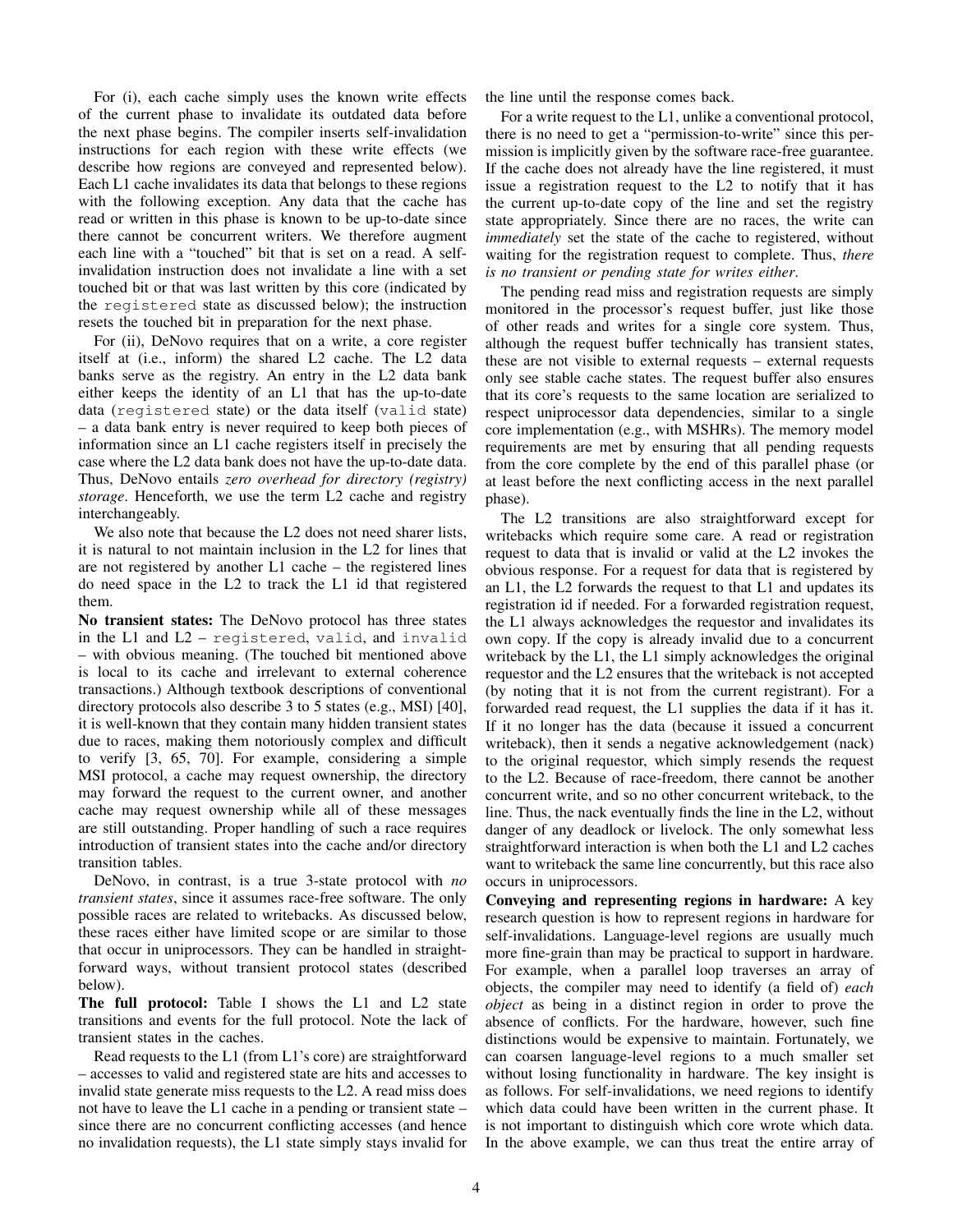|            | $Read_i$                      | $Write_i$               | $Read_k$              | $Requester_k$          | Response for $Read_i$ | Writeback            |
|------------|-------------------------------|-------------------------|-----------------------|------------------------|-----------------------|----------------------|
| Invalid    | Update tag;                   | Go to Registered;       | Nack to core $k$      | Reply to core $k$      | If tag match,         | Ignore               |
|            | Read miss to L <sub>2</sub> ; | Reply to core $i$ ;     |                       |                        | go to $Valid$ and     |                      |
|            | Writeback                     | Register request to L2; |                       |                        | load data:            |                      |
|            | if needed                     | Write data;             |                       |                        | Reply to core $i$     |                      |
|            |                               | Writeback if needed     |                       |                        |                       |                      |
| Valid      | Reply to core $i$             | Go to Registered;       | Send data to core $k$ | Go to <i>Invalid</i> ; | Reply to core $i$     | Ignore               |
|            |                               | Reply to core $i$ ;     |                       | Reply to core $k$      |                       |                      |
|            |                               | Register request to L2  |                       |                        |                       |                      |
| Registered | Reply to core $i$             | Reply to core $i$       | Reply to core $k$     | Go to <i>Invalid</i> : | Reply to core $i$     | Go to <i>Valid</i> ; |
|            |                               |                         |                       | Reply to core $k$      |                       | Writeback            |

(a) L1 cache of core i.  $Read_i$  = read from core i,  $Read_k$  = read from another core k (forwarded by the registry).

|              | Read miss from core i | Register request from core $i$ | Read response from           | Writeback from core i      |
|--------------|-----------------------|--------------------------------|------------------------------|----------------------------|
|              |                       |                                | memory for core i            |                            |
| In valid     | Update tag;           | Go to $Required_i$ ;           | If tag match,                | Reply to core $i$ ;        |
|              | Read miss to memory;  | Reply to core $i$ ;            | go to $Valid$ and load data; | Generate reply for pending |
|              | Writeback if needed   | Writeback if needed            | Send data to core $i$        | writeback to core $i$      |
| Valid        | Data to core $i$      | Go to $Required_i$ ;           |                              |                            |
|              |                       | Reply to core $i$              |                              |                            |
| $Required_i$ | Forward to core $j$ ; | Forward to core $j$ ;          |                              | if i==i go to $Valid$ and  |
|              | Done                  | Done                           |                              | load data:                 |
|              |                       |                                |                              | Reply to core $i$ ;        |
|              |                       |                                |                              | Cancel any pending         |
|              |                       |                                |                              | Writeback to core i        |

#### (b) L2 cache

TABLE I: Baseline DeNovo cache coherence protocol for (a) private L1 and (b) shared L2 caches. Self-invalidation and touched bits are not shown here since these are local operations as described in the text. Request buffers (MSHRs) are not shown since they are similar to single core systems.

objects as one region.

Alternately, if only a subset of the fields in each object in the above array is written, then this subset aggregated over all the objects collectively forms a hardware region. Thus, just like software regions, hardware regions need not be contiguous in memory – they are essentially an assignment of a color to each heap location (with orders of magnitude fewer colors in hardware than software). Hardware regions are not restricted to arrays either. For example, in a traversal of the spatial tree in an n-body problem, the compiler distinguishes different tree nodes (or subsets of their fields) as separate regions; the hardware can treat the entire tree (or a subset of fields in the entire tree) as an aggregate region. Similarly, hardware regions may also combine field regions from different aggregate objects (e.g., fields from an array and a tree may be combined into one region).

The compiler can easily *summarize* program regions into coarser hardware regions as above and insert appropriate selfinvalidation instructions. The only correctness requirement is that the self-invalidated regions must cover all write effects for the phase. For performance, these regions should be as precise as possible. For example, fields that are not accessed or readonly in the phase should not be part of these regions. Similarly, multiple field regions written in a phase may be combined into one hardware region for that phase, but if they are not written together in other phases, they will incur unnecessary invalidations.

During final code generation, the memory instructions generated can convey the region name of the address being accessed to the hardware; since DPJ regions are parameterizable, the instruction needs to point to a hardware register that is set at runtime (through the compiler) with the actual region number. When the memory instruction is executed, it conveys the region number to the core's cache. A straightforward approach is to store the region number with the accessed data line in the cache. Now a self-invalidate instruction invalidates all data in the cache with the specified regions that is not touched or registered.

The above implementation requires storing region bits along with data in the L1 cache and matching region numbers for self-invalidation. A more conservative implementation can reduce this overhead. At the beginning of a phase, the compiler conveys to the hardware the set of regions that need to be invalidated in the *next* phase – this set can be conservative, and in the worst case, represent all regions. Additionally, we replace the region bits in the cache with one bit: keepValid. indicating that the corresponding data need not be invalidated until the end of the *next* phase. On a miss, the hardware compares the region for the accessed data (as indicated by the memory instruction) and the regions to be invalidated in the next phase. If there is no match, then keepValid is set. At the end of the phase, all data not touched or registered are invalidated and the touched bits reset as before. Further, the identities of the touched and keepValid bits are swapped for the next phase. This technique allows valid data to stay in cache through a phase even if it is not touched or registered in that phase, without keeping track of regions in the cache. The concept can be extended to more than one such phase by adding more bits and if the compiler can predict the self-invalidation regions for those phases.

Example: Figure 1 illustrates the above concepts. Figure 1(a) shows a code fragment with parallel phases accessing an array, S, of structs with three fields each, X, Y, and Z. The X (respectively, Y and Z) fields from all array elements form one DeNovo region. The first phase writes the region of X and self-invalidates that region at the end. Figure 1(b) shows, for a two core system, the L1 and L2 cache states at the end of Phase 1, assuming each core computed one contiguous half of the array. The computed X fields are registered and the others are invalid in the L1's while the L2 shows all X fields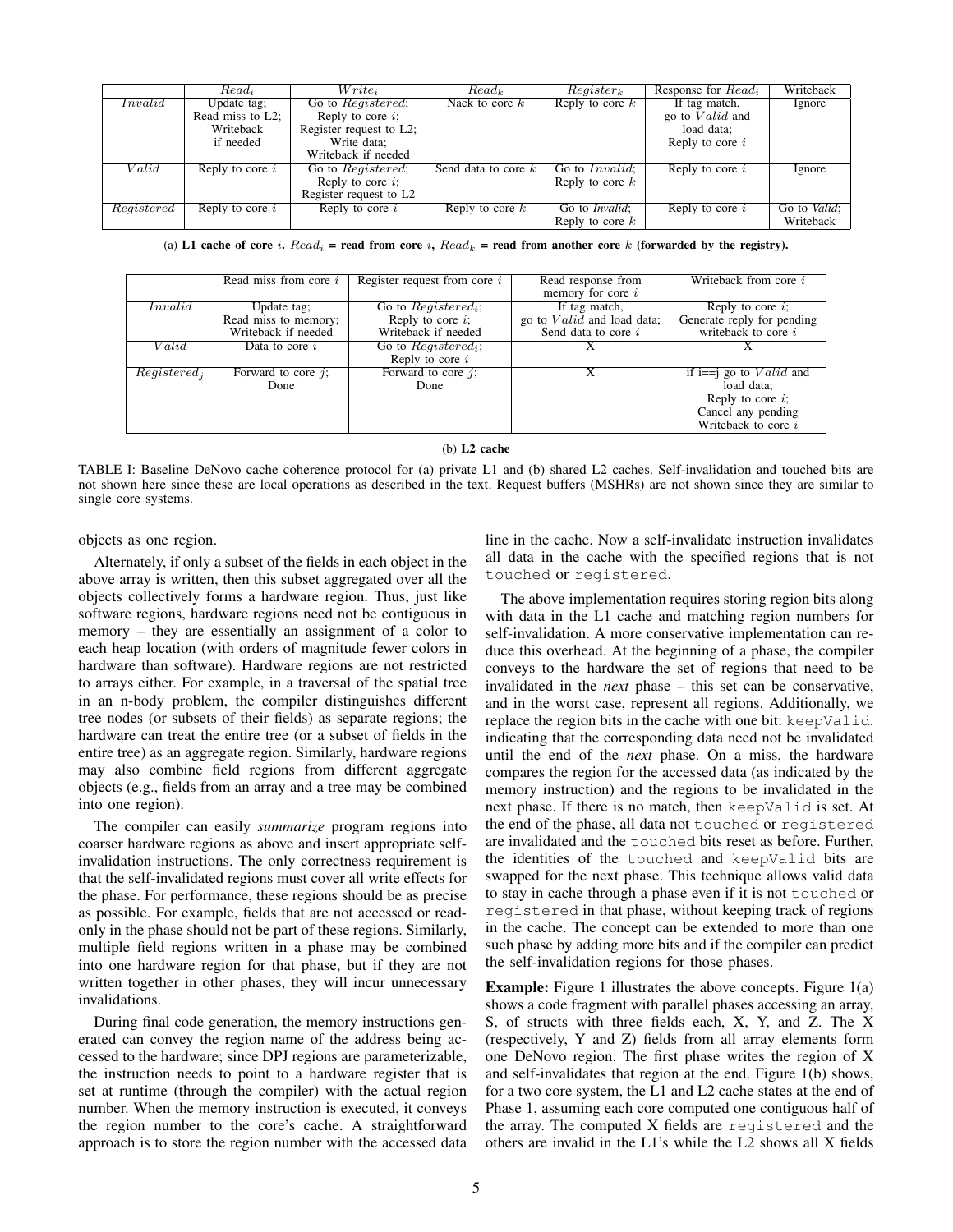registered to the appropriate cores. (The direct communication is explained in the next section.)

## *B. DeNovo with Address/Communication Granularity* > *Coherence Granularity*

To decouple the address/communication and coherence granularity, our key insight is that any data marked touched or registered can be copied over to any other cache in valid state (but not as touched). Additionally, for even further optimization (Section III-D1), we make the observation that this transfer can happen without going through the registry/L2 at all (because the registry does not track sharers). Thus, no serialization at a directory is required. When (if) this copy of data is accessed through a demand read, it can be immediately marked touched. The above copy does not incur false sharing (nobody loses ownership) and, if the source is the non-home node, it does not require extra hops to a directory.

With the above insight, we can easily enhance the baseline word-based DeNovo protocol from the previous section to operate on a larger communication and address granularity; e.g., a typical cache line size from conventional protocols. However, we still maintain coherence state at the granularity at which the program guarantees data race freedom; e.g., a word. On a demand request, the cache servicing the request can send an entire cache line worth of data, albeit with some of the data marked invalid (those that it does not have as touched or registered). The requestor then merges the valid words in the response message (that it does not already have valid or registered) with its copy of the cache line (if it has one), marking all of those words as valid (but not touched).

Note that if the L2 has a line valid in the cache, then an element of that line can be either valid (and hence sent to the requestor) or registered (and hence not sent). Thus, for the L2, it suffices to keep just one coherence state bit at the finer (e.g., word) granularity with a line-wide valid bit at the line granularity.<sup>1</sup> As before, the id of the registered core is stored in the data array of the registered location.

This is analogous to sector caches – cache space allocation (i.e., address tags) is at the granularity of a line but there may be some data within the line that is not valid. This combination effectively allows exploiting spatial locality without any false sharing, similar to multiple writer protocols of software distributed shared memory systems [46].

#### *C. Flexible Coherence Granularity*

Although the applications we studied did not have any data races at word granularity, this is not necessarily true of all applications. Data may be shared at byte granularity, and two cores may incur conflicting concurrent accesses to the same word, but for different bytes. A straightforward implementation would require coherence state at the granularity of a byte, which would be significant storage overhead. <sup>2</sup> Although previous work has suggested using byte based granularity for state bits in other contexts [53], we would like to minimize the overhead.

We focus on the overhead in the L2 cache since it is typically much larger (e.g., 4X to 8X times larger) than the L1. We observe that byte granularity coherence state is needed only if two cores incur conflicting accesses to different bytes in the same word in the same phase. Our approach is to make this an infrequent case, and then handle the case correctly albeit at potentially lower performance.

In disciplined languages, the compiler/runtime can use the region information to allocate tasks to cores so that byte granularity regions are allocated to tasks at word granularities when possible. For cases where the compiler (or programmer) cannot avoid byte granularity data races, we require the compiler to indicate such regions to the hardware. Hardware uses word granularity coherence state. For byte-shared data such as the above, it "clones" the cache line containing it in four places: place  $i$  contains the  $i$ th byte of each word in the original cache line. If we have at least four way associativity in the L2 cache (usually the case), then we can do the cloning in the same cache set. The tag values for all the clones will be the same but each clone will have a different byte from each word, and each byte will have its own coherence state bit to use (essentially the state bit of the corresponding word in that clone). This allows hardware to pay for coherence state at word granularity while still accommodating byte granularity coherence when needed, albeit with potentially poorer cache utilization in those cases.

## *D. Protocol Optimizations*

*1) Eliminating indirection:* Our protocol so far suffers from the fact that even L1 misses that are eventually serviced by another L1 cache (cache-to-cache transfer) must go through the registry/L2 (directory in conventional protocols), incurring an additional latency due to the indirection.

However, as observed in Section III-B, touched/registered data can always be transferred for reading without going through the registry/L2. optimization). Thus, a reader can send read requests directly to another cache that is predicted to have the data. If the prediction is wrong, a Nack is sent (as usual) and the request reissued as a usual request to the directory. Such a request could be a demand load or it could be a prefetch. Conversely, it could also be a producer-initiated communication or remote write [2, 48]. The prediction could be made in several ways; e.g., through the compiler or through the hardware by keeping track of who serviced the last set of reads to the same region. The key point is that there is no impact on the coherence protocol – no new states, races, or message types. The requestor simply sends the request to a different supplier. This is in sharp contrast to adding such an enhancement to MESI.

This ability essentially allows DeNovo to seamlessly integrate a message passing like interaction within its sharedmemory model. Figure 1 shows such an interaction for our example code.

*2) Flexible communication granularity:* Cache-line based communication transfers data from a set of contiguous addresses, which is ideal for programs with perfect spatial locality and no false sharing. However, it is common for programs to access only a few data elements from each line, resulting in significant waste. This is particularly common in modern object-oriented programming styles where data

<sup>&</sup>lt;sup>1</sup>This requires that if a registration request misses in the L2, then the L2 obtain the full line from main memory.

<sup>&</sup>lt;sup>2</sup>The upcoming C and C++ memory models and the Java memory model do not allow data races at byte granularity; therefore, we also do not consider a coherence granularity lower than that of a byte.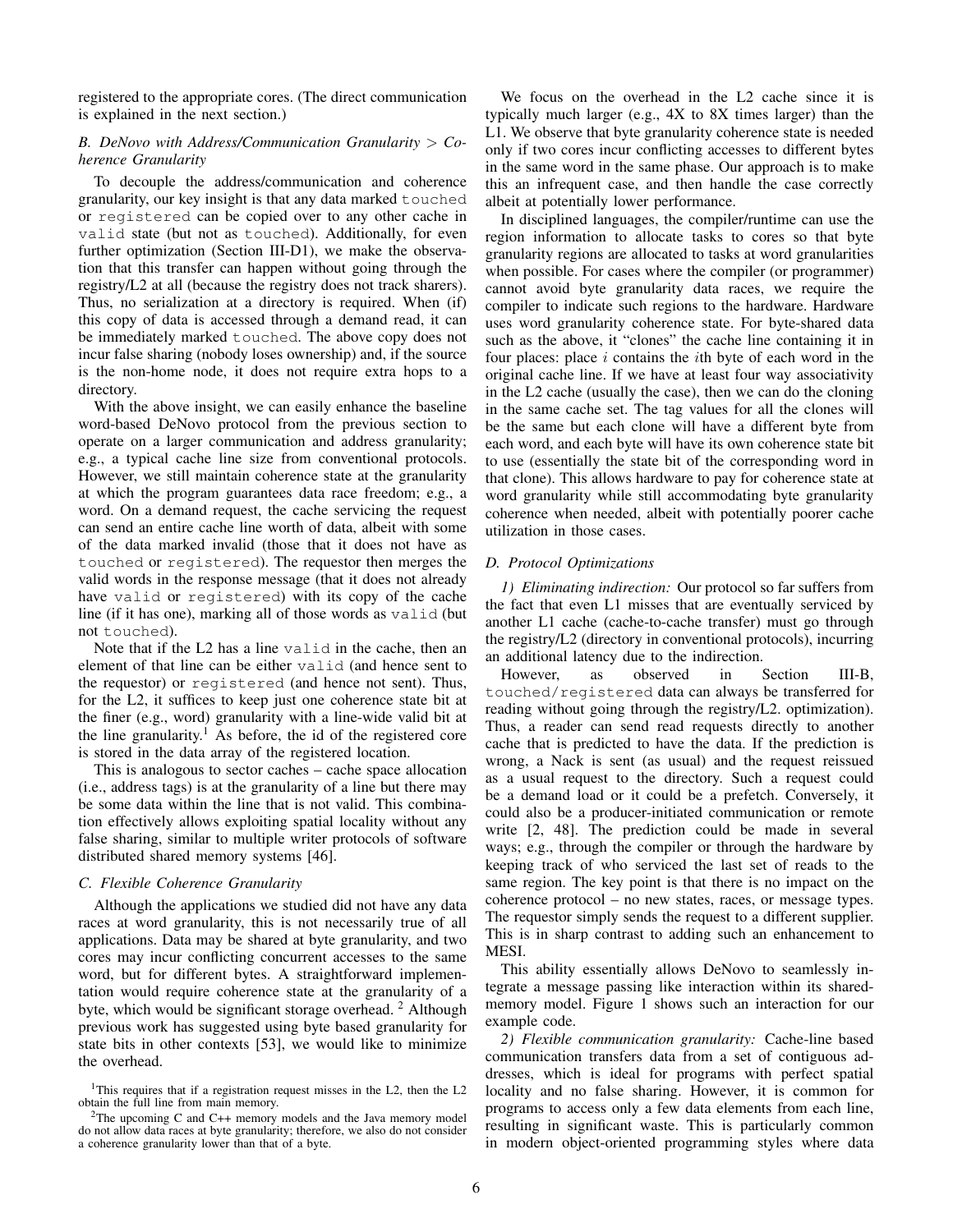

Fig. 1: (a) Code with DeNovo regions and self-invalidations and (b) cache state after phase 1 self-invalidations and direct cache-to-cache communication with flexible granularity at the beginning of phase 2.  $X_i$  represents  $S[i].X$ .  $Ci$  in L2 cache means the word is registered with Core  $i$ . Initially, all lines in the caches are in valid state.

structures are often in the form of arrays of structs (AoS) rather than structs of arrays (SoA). It is well-known that converting from AoS to SoA form often gives a significant performance boost due to better spatial locality. Unfortunately, manual conversion is tedious, error-prone, and results in code that is much harder to understand and maintain, while automatic (compiler) conversion is impractical except in limited cases because it requires complex whole-program analysis and transformations [28, 44]. We exploit information about regions to reduce such communication waste, without changing the software's view.

We have knowledge of which regions will be accessed in the current phase. Thus, when servicing a remote read request, a cache could send touched or registered data only from such regions (recall these are at field granularity within structures), potentially reducing network bandwidth and power. More generally, the compiler may associate a default prefetch granularity attribute with each region that defines the size of each contiguous region element, other regions in the object likely to be accessed along with this region (along with their offset and size), and the number of such elements to transfer at a time. This information can be kept as a table in hardware which is accessed through the region identifier and an entry provides the above information; we call the table the *communication region table*. The information for the table itself may be partly obtained directly through the programmer, deduced by the compiler, or deduced by a runtime tool. Figure 1 shows an example of the use of flexible communication granularity – the caches communicate multiple (non-contiguous) fields of region X rather than the contiguous X, Y, and Z regions that would fall in a conventional cache line. Again, in contrast to MESI, the additional support required for this enhancement in DeNovo does not entail any changes to the coherence protocol states or introduce new protocol races.

This flexible communication granularity coupled with the ability to remove indirection through the registry/L2 (directory) effectively brings the system closer to the efficiency of message passing while still retaining the advantages of a coherent global address space. It combines the benefits of various previously proposed shared-memory techniques such as bulk data transfer, prefetching, and producer-initiated communication, but in a more software-aware fashion that potentially results in a simpler and more effective system.

#### *E. Storage Overhead*

We next compare the storage overhead of DeNovo to other common directory configurations.

*DeNovo overhead:* At the L1, DeNovo needs state bits at the word granularity. We have three states and one touched bit (total of 3 bits). We also need region related information. In our applications, we need at most 20 hardware regions – 5 bits. These can be replaced with 1 bit by using the optimization of the keepValid bit discussed in Section III-A. Thus, we need a total of 4 to 8 bits per 32 bits or 64 to 128 bits per L1 cache line. At the L2, we just need one valid and one dirty bit per line (per 64 bytes) and one bit per word, for a total of 18 bits per 64 byte L2 cache line or 3.4%. If we assume L2 cache size of 8X that of L1, then the L1 overhead is 1.56% to 3.12% of the L2 cache size.

*In-cache full map directory.* We conservatively assume 5 bits for protocol state (assuming more than 16 stable+transient states). This gives 5 bits per 64 byte cache line at the L1. With full map directories, each L2 line needs a bit per core for the sharer list. This implies that DeNovo overhead for just the L2 is better for more than a 13 core system. If the L2 cache size is 8X that of L1, then the total L1+L2 overhead of DeNovo is better at greater than about 21 (with keepValid) to 30 cores.

*Duplicate tag directories.* L1 tags can be duplicated at the L2 to reduce directory overhead. However, this requires a very high associative lookup; e.g., 64 cores with 4 way L1 requires a 256 way associative lookup. As discussed in [72], this design is not scalable to even low tens of cores system.

*Tagless directories and sparse directories.* The tagless directories work uses Bloom filter based directory organization [72]. Their directory storage requirement appears to be about 3% to over 5% of L1 storage for core counts ranging from 64 to 1K cores. This does not include any coherence state overhead which we include in our calculation for DeNovo above. Further, this organization is lossy in that larger core counts require extra invalidations and protocol complexity.

Many sparse directory organizations have been proposed that can drastically cut directory overhead at the cost of sharer list precision, and so come at a significant performance cost especially at higher core counts [72].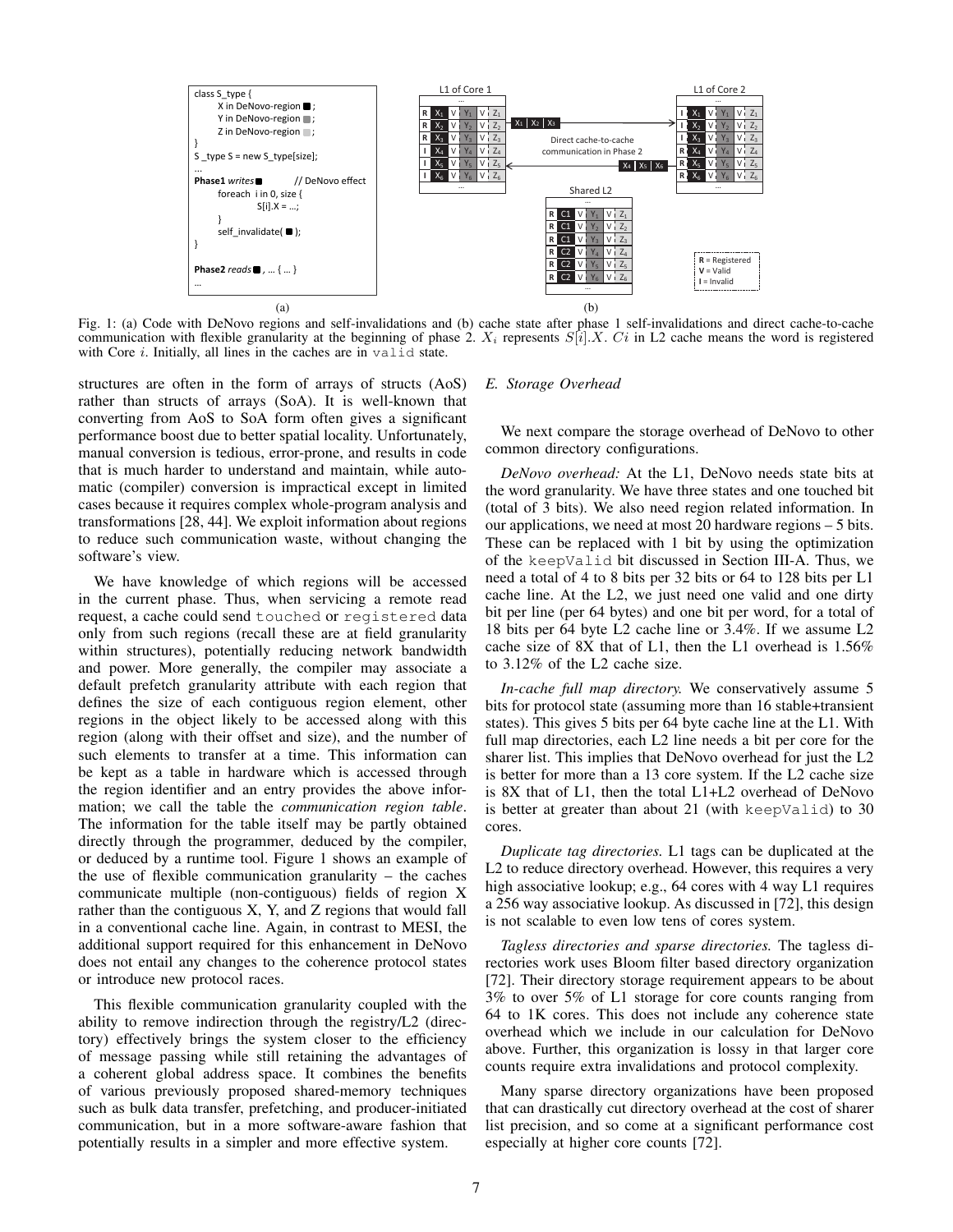| <b>Processor Parameters</b>        |                            |  |  |  |
|------------------------------------|----------------------------|--|--|--|
| Frequency                          | 2GHz                       |  |  |  |
| Number of cores                    | 64                         |  |  |  |
| <b>Memory Hierarchy Parameters</b> |                            |  |  |  |
| $L1$ (Data cache)                  | 128KB                      |  |  |  |
| L <sub>2</sub> (16 banks, NUCA)    | 32MB                       |  |  |  |
| Memory                             | 4GB, 4 on-chip controllers |  |  |  |
| L1 hit latency                     | 1 cycle                    |  |  |  |
| L <sub>2</sub> hit latency         | $29 \sim 61$ cycles        |  |  |  |
| Remote L1 hit latency              | $35 \sim 83$ cycles        |  |  |  |
| Memory latency                     | $197 \sim 261$ cycles      |  |  |  |

TABLE II: Parameters of the simulated processor.

## IV. METHODOLOGY

## *A. Simulation Environment*

Our simulation environment consists of the Simics fullsystem functional simulator that drives the Wisconsin GEMS memory timing simulator [56] which implements the simulated protocols. We also use the Princeton Garnet [8] interconnection network simulator to accurately model network traffic. We chose not to employ a detailed core timing model due to an already excessive simulation time. Instead, we assume a simple, single-issue, in-order core with blocking loads and 1 CPI for all non-memory instructions. We also assume 1 CPI for all instructions executed in the OS and in synchronization constructs.

Table II summarizes the key common parameters of our simulated systems. Each core has a 128KB private L1 Dcache (we do not model an Icache). L2 cache is shared and banked (512KB per core). The latencies in Table II are chosen to be similar to those of Nehalem [36], and then adjusted to take some properties of the simulated processor (in-order core, two-level cache) into account.

#### *B. Simulated Protocols*

We compared the following 8 systems:

MESI word (MW) and line (ML): MESI with single-word (4 byte) and 64-byte cache lines, respectively. The original implementation of MESI shipped with GEMS [56] does not support non-blocking stores. Since stores are non-blocking in DeNovo, we modified the MESI implementation to support non-blocking stores for a fair comparison. Our tests show that MESI with non-blocking stores outperforms the original MESI by 28% to 50% (for different applications).

DeNovo word (DW) and line (DL): DeNovo with singleword (Section III) and 64-byte cache lines, respectively.

For DL, we do not charge any additional cycles for gathering/scattering valid-only packets. We charge network bandwidth for only the valid part of the cache line plus the valid-word bit vector.

DL with direct cache-to-cache transfer (DD): Line-based DeNovo with direct cache-to-cache transfer (Section III-D1). We use oracular knowledge to determine the cache that has the data. This provides an upper-bound on achievable performance improvement.

DL with flexible communication granularity (DF): Linebased DeNovo with flexible communication granularity (Section III-D2). Here, on a demand load, the communication region table is indexed by the region of the demand load to obtain the set of addresses that are associated with that load, referred to as the *communication space*. We fix the maximum data communicated to be 64 bytes for DF. If the communication space is smaller than 64 bytes, then we choose

the rest of the words from the 64-byte cache line containing the demand load address. We optimistically do not charge any additional cycles for determining the communication space and gathering/scattering that data.

DL and DW with both direct cache-to-cache transfer and flexible communication granularity (DDF and DDFW respectively): Line-based and word-based DeNovo with the above two optimizations, direct cache-to-cache transfer and flexible communication granularity, combined in the obvious way.

We do not show word based DeNovo augmented with just direct cache-to-cache transfer or just flexible communication granularity because of lack of space, the results were as expected and did not lend new insights, and the DeNovo word based implementations have too much tag overhead compared to the line based implementations.

#### *C. Conveying Regions and Communication Space*

Regions for self-invalidation: In a real system, the compiler would convey the region of a data through memory instructions (Section III). For this study, we created an API to manually instrument the program to convey this information for every allocated object. This information is maintained in a table in the simulator. At every load or store, the table is queried to find the region for that address (which is then stored with the data in the L1 cache).

Self invalidation: This API call invalidates all the data in the cache associated with the given region, if the data is not touched or registered. For the applications studied in this paper (see below), the total number of regions ranged from 2 to about 20. These could be coalesced by the compiler, but we did not explore that here.

Communication space: To convey communication granularity information, we again use a special API call that controls the communication region table of the simulator. On a demand load, the table is accessed to determine the communication space of the requested word. In an AoS program, this set can be simply defined by specifying 1) what object fields, and 2) how many objects to include in the set. For six of our benchmarks, these API calls are manually inserted. The seventh, kdTree, is more complex, so we use an automated correlation analysis tool to determine the communication spaces. We omit the details for lack of space.

## *D. Protocol Verification*

We used the widely used Murphi model checking tool [29] to formally compare the verification complexity of DeNovo and MESI. We model checked the word-based protocol of DeNovo and MESI. We derived the MESI model from the GEMS implementation (the SLICC files) and the DeNovo model directly from our implementation. To keep the number of explored states tractable, as is common practice, we used a single address / single region (only for DeNovo), two data values, two cores with private L1 cache and a unified L2 with in-cache directory (for MESI). We modeled an unordered full network with separate request and reply links. Both models allow only one request per L1 in the rest of the memory hierarchy. For DeNovo, we modeled the data-race-free guarantee by limiting conflicting accesses. We also introduced the notion of phase boundary to provide a realistic model to both protocols by modeling it as a sense reversing barrier. This enables cross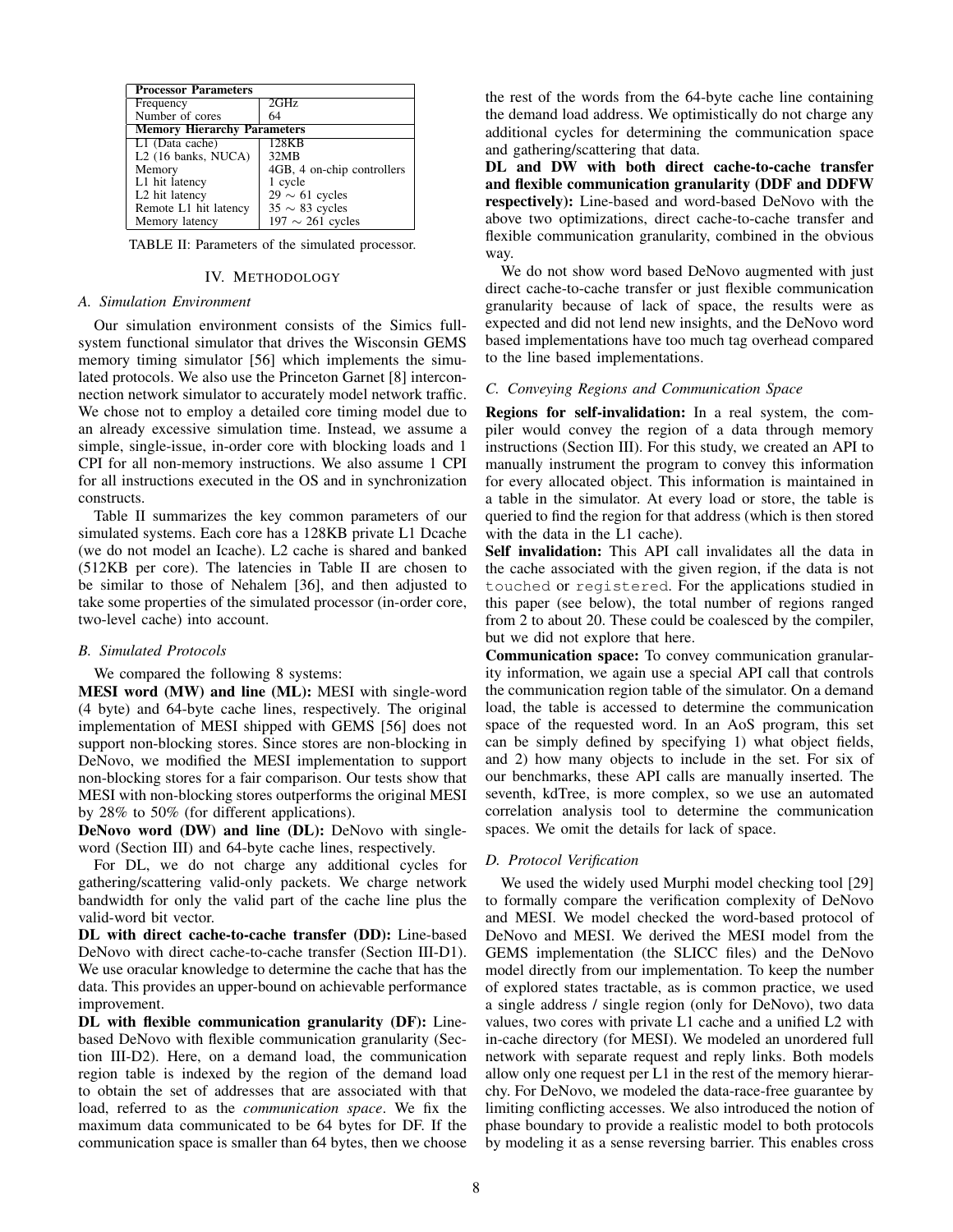phase interactions in both protocols. As we modeled only one address to reduce the number of states explored, we modeled replacements as unconditional events that can be triggered at any time.

## *E. Workloads*

We use seven benchmarks to evaluate the effectiveness of DeNovo features for a range of dense-array, array-of-struct, and irregular pointer-based applications. FFT (with input size m=16), LU (with 512x512 array and 16-byte blocks), Radix (with 4M integers and 1024 radix), and Barnes-Hut (16K particles) are from the SPLASH-2 benchmark suite [69]. kdTree [27] is a program for construction of k-D trees which are well studied acceleration data structures for ray tracing in the increasingly important area of graphics and visualization. We run it with the well known bunny input. We use two versions of kdTree: kdTree-false which has false sharing in an auxiliary data structure and kdTree-padded which uses padding to eliminate this false sharing. We use these two versions to analyze the effect of application-level false sharing on the DeNovo protocols. We also use fluidanimate (with simmedium input) and bodytrack (with simsmall input) from the PARSEC benchmark suite [16]. To fit into the forkjoin programming model, fluidanimate was modified to use the ghost cell pattern instead of mutexes, and radix was modified to perform a parallel prefix with barriers instead of condition variables. For bodytrack, we use its pthread version unmodified.

## V. RESULTS

We focus our discussion on the time spent on memory stalls and on network traffic since DeNovo targets these components. Figures 2a, 2b, and 2c respectively show the memory stall time, read miss counts, and network traffic for all eight protocols described in Section IV-B for each application. Each bar (protocol) is normalized to the corresponding (stateof-the-art) MESI-line (ML) bar.

The memory stall time bars (Figure 2a) are divided into four components. The bottommost indicates time spent by a memory instruction stalled due to a blocked L1 cache related resource (e.g., the 64 entry buffer for non-blocking stores is full). The upper three indicate additional time spent stalled on an L1 miss that gets resolved at the L2, a remote L1 cache, or main memory respectively. The miss count bars (Figure 2b) are divided analogously. The network traffic bars (Figure 2c) show the number of flit crossings through onchip network routers due to reads, writes, writebacks, and invalidations respectively.

For reference, Figure 2d shows the overall execution time for all the protocols and applications, divided into time spent in compute cycles, memory stalls, and synchronization stalls respectively.

LU and bodytrack show considerably large synchronization times. LU has inherent load imbalance. Using larger input sizes would reduce synchronization time, but prohibitively long simulation times made that impractical for this paper. Bodytrack has several sequential phases and a limited amount of parallelism for the input used (only up to 60 threads in some phases [17]). The idle cores in these phases result in the high synchronization time.

MESI vs. DeNovo word protocols (MW vs. DW): MW and DW are not practical protocols because of their excessive

tag overhead. A comparison is instructive, however, to understand the efficacy of selective self-invalidation, independent of line-based effects such as false sharing. In all cases, DW's performance is competitive with MW. For the cases where it is slightly worse (LU, Barnes and Bodytrack), the cause is higher remote L1 hits in DW than in MW. This is because in MW, the first reader forces the last writer to writeback to L2. Thus, subsequent readers get their data from L2 for MW but need to go to the remote L1 (via L2) for DW, slightly increasing the memory stall time for DW. However, in terms of network traffic, DW always significantly outperforms MW.

MESI vs. DeNovo line protocols (ML vs. DL): DL shows about the same or better memory stall times as ML. For LU and kdTree-false, DL shows 62% and 76% reduction in memory stall time over ML, respectively. Here, DL enjoys one major advantage over ML: DL incurs no false sharing due to its per-word coherence state. Both LU and kdTree-false contain some false sharing, as indicated by the significantly higher remote L1 hit component in the miss rate count and memory stall time graphs for ML. In terms of network traffic, DL outperforms ML except for fluidanimate and radix. Here, DL incurs more network traffic because registration (writetraffic) is still at word-granularity (shown in 2c). This can be potentially mitigated with a "write-combining" optimization that aggregates individual registration requests similar to a combining write buffer.

Effectiveness of cache lines for MESI: Comparing MW and ML, we see that the memory stall time reduction resulting from transferring a contiguous cache line instead of just a word is highly application dependent. The reduction is largest for radix (a large 93%), which has dense arrays and no false sharing. Most interestingly, for kdTree-false (object-oriented AoS style with false sharing), the word based MESI does better than the line based MESI by 39%. This is due to the combination of false sharing and less than perfect spatial locality. Bodytrack is similar in that it exhibits little spatial locality due to its irregular access pattern. Consequently, ML shows higher miss counts and memory stall times than MW (due to cache pollution from the useless words in a cache line).

Effectiveness of cache lines for DeNovo: Comparing DW with DL, we see again the strong application dependence of the effectiveness of cache lines. However, because false sharing is not an issue with DeNovo, both LU and kdTreefalse enjoy larger benefits from cache lines than in the case of MESI (78% and 63% reduction in memory stalls). Analogous to MESI, Bodytrack sees larger memory stalls with DL than with DW because of little spatial locality.

Effectiveness of direct cache-to-cache transfer with DL: FFT and barnes exhibit much opportunity for direct cache-tocache transfer. For these applications, DD is able to significantly reduce the remote L1 hit latencies when compared to DL.

Effectiveness of flexible communication granularity with DL: DF performs about as well or better than ML and DL for all cases, except for LU. LU does not do as well because of the line granularity for cache allocation (addresses). DF can bring in data from multiple cache lines; although this data is likely to be useful, it can potentially replace a lot of allocated data. Bodytrack shows a similar phenomenon, although to a much lesser extent. As we see later, flexible communication at word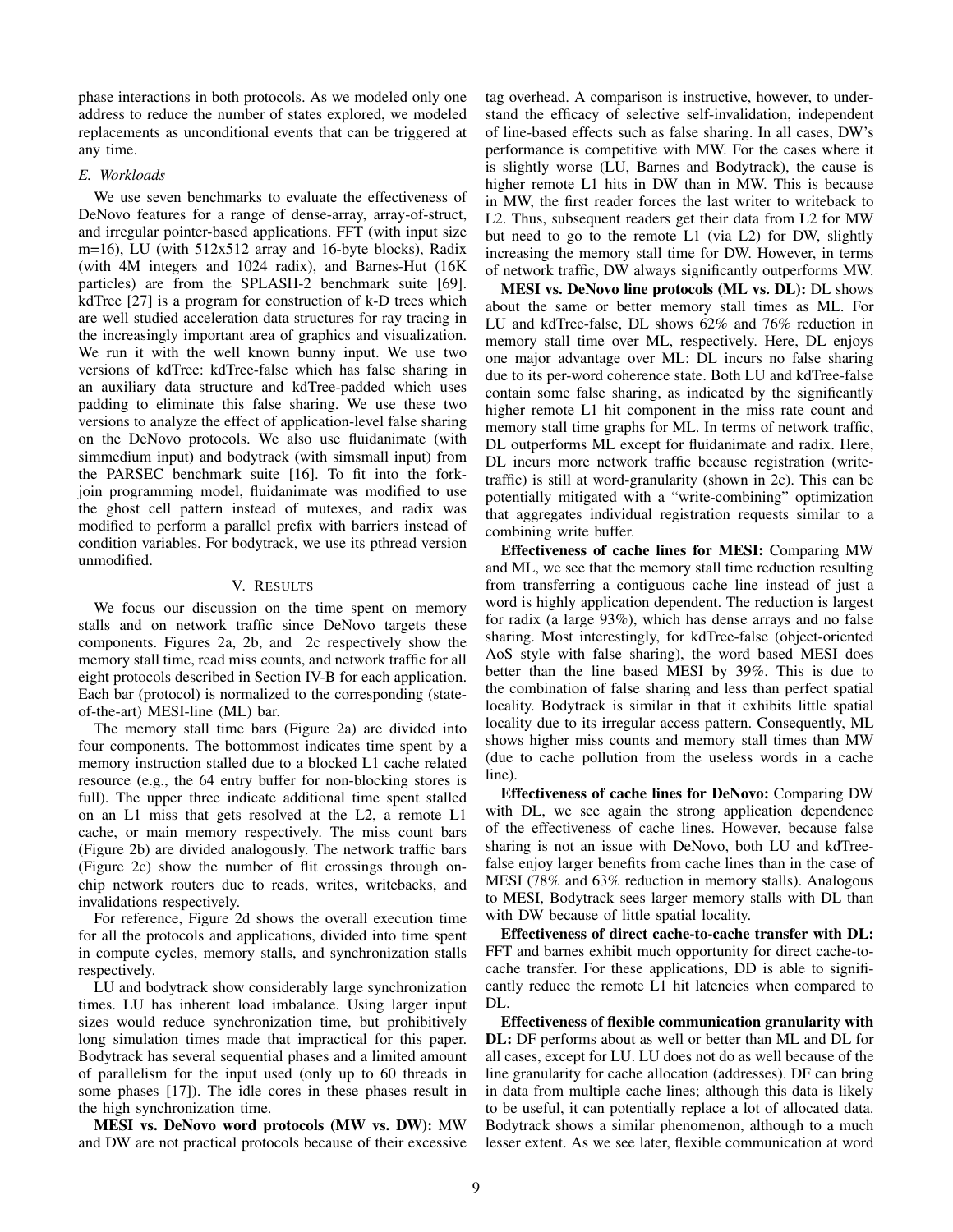

Fig. 2: Comparison of MESI vs. DeNovo protocols. All bars are normalized to the corresponding ML protocol.

address granularity does much better for LU and Bodytrack. Overall, DF shows up to 79% reduction in memory stall time over ML and up to 44% over DL. These results are pessimistic since we did not transfer more than 64 bytes of data at a time.

Effectiveness of combined optimizations with DL: DDF combines the benefits of both DD and DF to show either about the same or better performance than all the other line based protocols (except for LU for reasons described above).

Effectiveness of combined optimizations with DW: For applications like LU and bodytrack with low spatial locality, word-based protocols have the advantage over line based protocols by not bringing in potentially useless data and/or not replacing potentially useless data. We find that DW with our two optimizations (DDFW) does indeed perform better than DDF for these two applications. In fact, DDFW does better for 5 out of the 8 applications. This motivates our future work on using a more software-aware (region based) address granularity to get the best benefit of our optimizations.

Effectiveness of regions and touched bits: To evaluate the effectiveness of regions and touched bits, we ran DL without them. This resulted in all the valid words in the cache being invalidated by the self-invalidation instruction. Our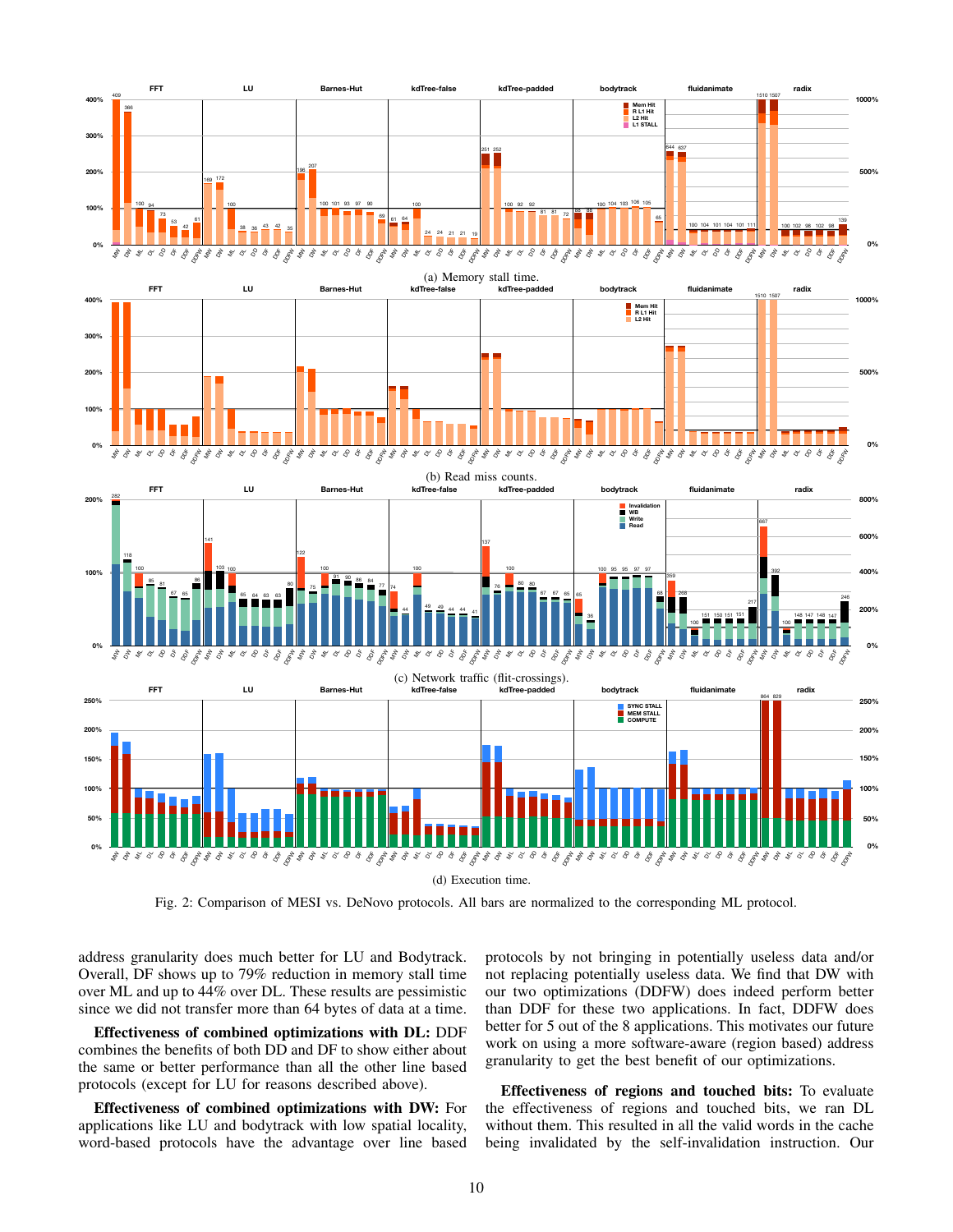results (not shown in detail) show 0% to 25% degradation for different applications, which indicates that these techniques are beneficial for some applications.

Protocol verification results: Through model checking, we found three bugs in DeNovo and six bugs including two deadlock scenarios in MESI. Note that DeNovo is much less mature than the GEMS MESI protocol which has been used by many researchers. In DeNovo, all bugs were simple to fix and showed mistakes in translating our internal high level specification into the implementation (i.e., their solutions were already present in our internal high level description of the protocol). In MESI, all the bugs except one of the deadlocks are caused by protocol races between L1 writebacks and other cache events. These involved subtle races and took several days to track, debug and fix. After fixing all the bugs, the model for MESI explores 1,257,500 states in 173 seconds whereas the model for DeNovo explores 85,012 states in 8.66 seconds. Our experience clearly indicates the simplicity and reduced verification overhead for DeNovo compared to MESI.

#### VI. RELATED WORK

There is a vast body of work on improving the sharedmemory hierarchy, including coherence protocol optimizations (e.g., [51, 55, 54, 63, 66]), relaxed consistency models [30, 32], using coarse-grained (multiple *contiguous* cache lines, also referred to as regions) cache state tracking (e.g., [23, 59, 71]), smart spatial and temporal prefetching (e.g., [64, 68]), bulk transfers (e.g., [11, 26, 38, 39], producer-initiated communication [2, 48]), recent work specifically for multicore hierarchies (e.g., [12, 37, 72]), and many more. Our work is inspired by much of this literature, but our focus is on a holistic rethinking of the cache hierarchy driven by disciplined software programming models to benefit hardware complexity, performance, and power. Below we elaborate on work that is the most closely related.

The recent SARC coherence protocol [45] exploits the datarace-free programming model [6], but is based on the conventional directory-based MESI protocol. SARC introduces "tear-off, read-only" (TRO) copies of cache lines for selfinvalidation and also uses direct cache-to-cache communication with writer prediction to improve power and performance. Their results, like ours, prove the usefulness of disciplined software for hardware. Unlike DeNovo, SARC does not reduce the directory storage overhead (the sharer list) or reduce protocol complexity. Also, in SARC, all the TRO copies are invalidated at synchronization points while in DeNovo, as shown in Section V, region information and touched bits provide an effective means for selective self-invalidation. Finally, SARC does not explore flexible communication granularity since it does not have the concept of regions and also it is susceptible to false sharing.

Other efforts target one or more of the cache coherence design goals at the expense of other goals. For example, the work in [51] uses self-invalidations but introduces a much more complex protocol. The work in [47] does not incur complexity but requires traffic-heavy flushing of all dirty lines to the global shared cache at the end of each phase with some assumptions about the programming model. Another compiler-hardware coherence approach [58] does not support remote cache hits, instead they require writes to a sharedlevel cache if there is a potential inter-phase dependency. The SWEL protocol [62] and Atomic Coherence [67] work to simplify the protocol at the expense of relying on limited interconnect substrates. SWEL dynamically places read-write shared data in the lowest common level of shared cache and uses a bus for invalidation. Atomic Coherence uses nanophotonics to guard each coherence action with a mutex. Both protocols eliminate transient states, but limit the network.

Philosophically, the software distributed shared memory literature is also similar, where the system exploits data-racefreedom to allow large granularity communication (virtual pages) without false sharing (e.g., [5, 15, 24, 19]). These techniques mostly rely on heavyweight mechanisms like virtual memory management, and have struggled to find an appropriate high-level programming model. Recent work [31] reduces performance overheads through hardware support.

Some work has also abandoned cache coherence altogether [41] at the cost of significant programming complexity.

#### VII. CONCLUSIONS AND FUTURE WORK

This paper takes the stance that disciplined programming models will be essential for software programmability and clearly specifiable hardware/software semantics, and asks how such models impact hardware. The paper shows that racefreedom, structured parallel control, and the knowledge of regions and effects in deterministic codes enable much simpler, more extensible, and more efficient cache coherence protocols than the state-of-the-art. This paper is the first step in exploiting what appears to be a tremendous opportunity to rethink multicore memory hierarchies driven by disciplined software models. There are several avenues of future work: extending the ideas here to the main memory system; extending to handle other forms of disciplined and non-disciplined codes (e.g., disciplined non-deterministic codes, synchronization, and legacy codes); using regions to drive address (cache allocation) and coherence granularity; more realistic implementations of the optimizations explored here; and automating the generation of hardware regions and communication spaces through a compiler/runtime implementation.

#### **REFERENCES**

- [1] OpenSPARCTM T2 system-on-chip (soc) microarchitecture specification, May 2008.
- [2] H. Abdel-Shafi et al. An Evaluation of Fine-Grain Producer-Initiated Communication in Cache-Coherent Multiprocessors. In *HPCA*, 1997.
- [3] D. Abts et al. So Many States, So Little Time: Verifying Memory Coherence in the Cray X1. In *IPDPS*, 2003.
- [4] S. V. Adve and H.-J. Boehm. Memory Models: A Case for Rethinking Parallel Languages and Hardware. *CACM*, Aug. 2010.
- [5] S. V. Adve et al. A Comparison of Entry Consistency and Lazy Release Consistency. In *HPCA*, pages 26–37, February 1996.
- [6] S. V. Adve and M. D. Hill. Weak Ordering A New Definition. In *Proc. 17th Intl. Symp. on Computer Architecture*, pages 2–14, May 1990.
- [7] V. S. Adve and L. Ceze. *Workshop on Deterministic Multiprocessing and Parallel Programming, U-Washington*, 2009.
- [8] N. Agarwal et al. Garnet: A detailed interconnection network model inside a full-system simulation framework. Technical Report CE-P08- 001, Princeton University, 2008.
- [9] M. D. Allen, S. Sridharan, and G. S. Sohi. Serialization Sets: A Dynamic Dependence-based Parallel Execution Model. In *PPoPP*, pages 85–96, 2009.
- [10] Z. Anderson et al. SharC: Checking Data Sharing Strategies for Multithreaded C. In *PLDI*, pages 149–158, 2008.
- [11] R. H. Arpaci et al. Empirical Evaluation of the CRAY-T3D: A Compiler Perspective. In *ISCA*, pages 320–331, June 1995.
- [12] A. Basu et al. Scavenger: A New Last Level Cache Architecture with Global Block Priority. In *MICRO*, 2007.
- [13] A. Baumann et al. The Multikernel: A New OS Architecture for Scalable Multicore Systems. In *SOSP*, 2009.